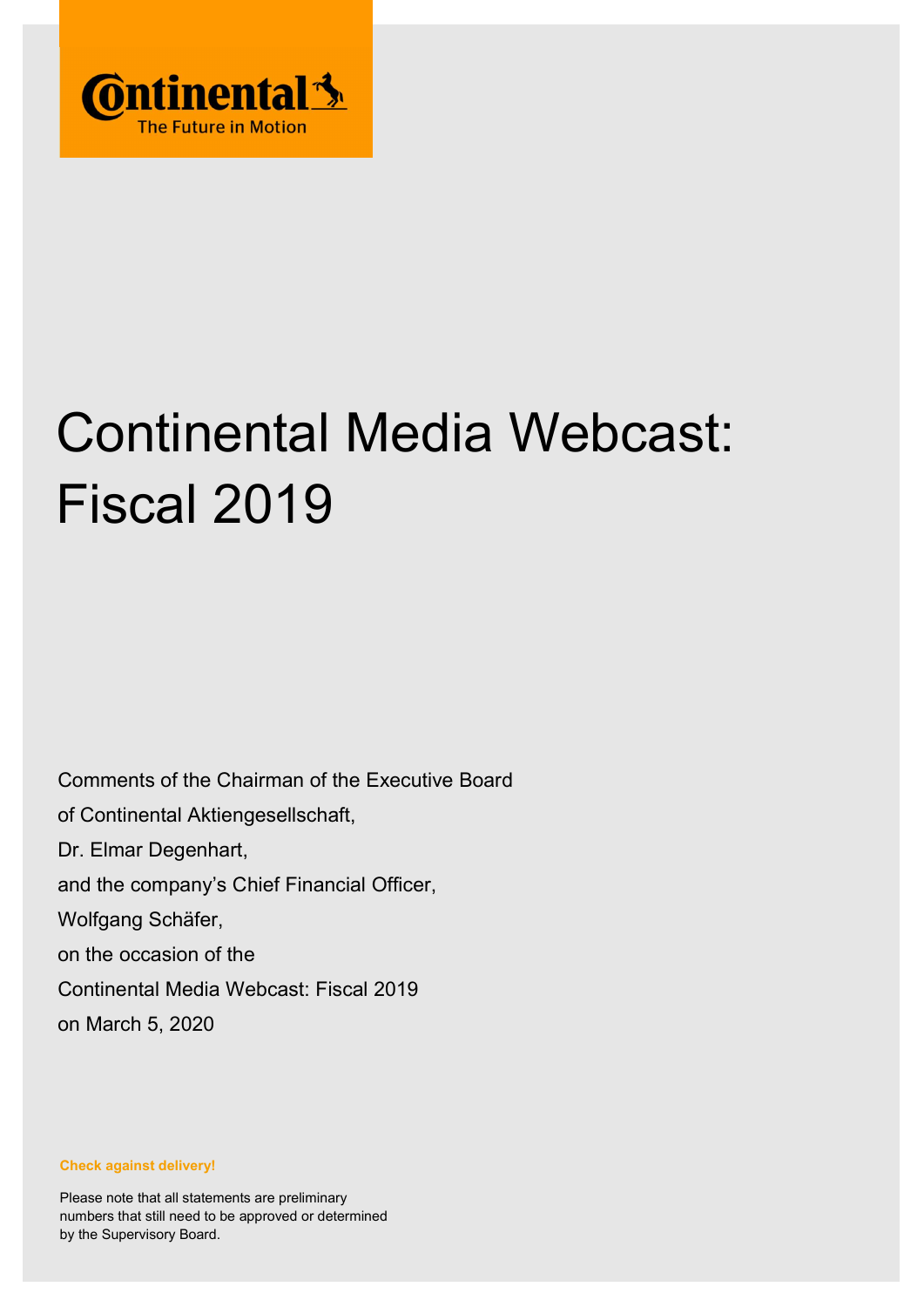## Wolfgang Schäfer, CFO:

Ladies and gentlemen,

The situation in 2019 was very challenging. That goes for the development of volumes on our markets as well as the technological changes in our product range, all of which strongly impacted our sales and earnings development.

We achieved the annual targets we adjusted in the third quarter despite the persistently challenging yearend. Overall, however, we had expected more from the past fiscal year, which was absolutely not satisfactory for us.

Our sales totaled €44.5 billion in 2019, representing slight growth of 0.2 percent year-on-year. Adjusted for exchange-rate effects and changes in the scope of consolidation, we recorded a negative organic sales development of 2.6 percent.

This means that we outperformed the market, since according to the latest estimates, global automotive production fell by about 6 percent worldwide in 2019. Our organic sales decreased by over 3 percentage points less than our markets. In other words, we grew more than 3 percentage points more quickly than our markets.

Our adjusted EBIT amounted to €3.2 billion and the adjusted EBIT margin was 7.4 percent. The margin in the previous year was 9.3 percent.

Overall, 2019 was by no means a satisfying year – not for the industry and not for Continental.

There were considerable additional special effects – which were not included in the adjusted result, but which impacted our operating result heavily. As reported at the end of October 2019, we have adjusted our market expectations not only for the current year but for the following years as well. This was a primary reason behind the write-downs in particular of goodwill in the amount of €2.5 billion. They do not have effect on liquidity, but they reduce our operating result. In addition, provisions of about €700 million were recognized for restructuring expenses.

These two situations essentially led to a negative operating result of €268 million. The EBIT margin in 2019 was minus 0.6 percent. Ultimately, that resulted in negative net income of €1.2 billion.

The former Automotive Group in particular fell short of our expectations. The sales of the three former Automotive divisions amounted to €26.5 billion in 2019. In organic terms, without the influence of exchange rates and changes in the scope of consolidation, this represented a sales decline of 3.3 percent compared to the previous year.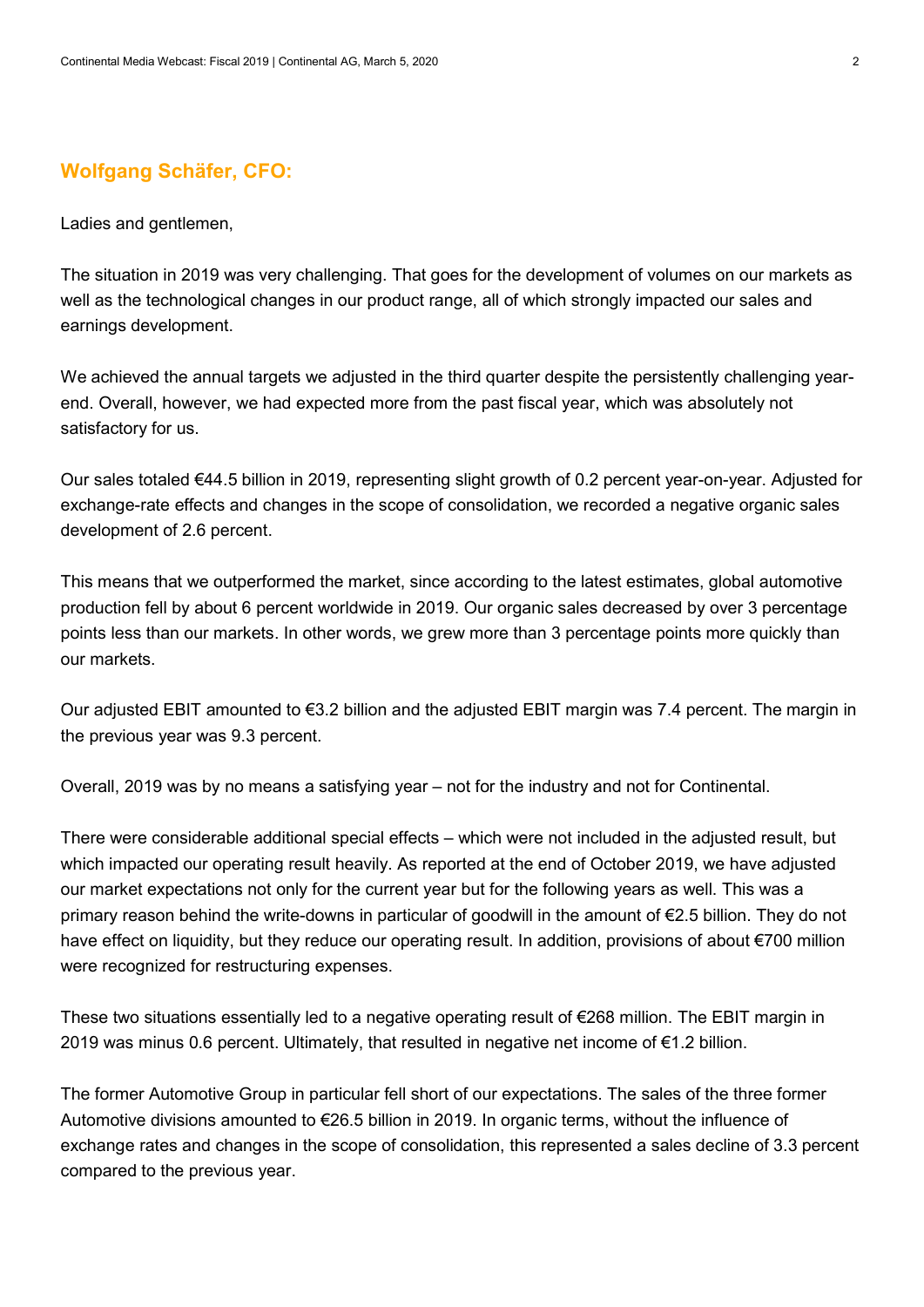Measured against the weak production figures in the same period, our performance was still acceptable. As in previous years, we once again grew faster than our markets.

The picture was mixed in terms of earnings.

The EBIT margin of the automotive business was minus 7.9 percent. The year before, it was still positive at 7.0 percent. This was mainly due to the goodwill impairment and restructuring provisions I mentioned earlier. The adjusted EBIT margin, which reflects the operational performance adjusted for special effects, was 4.4 percent for the automotive business.

Our business with rubber and plastics technology performed reasonably well. With sales of €18 billion, reported sales of our rubber business increased by 2.3 percent. From an organic standpoint, they declined by 1.5 percent. The adjusted EBIT margin of 12.4 percent corresponded to an adjusted operating result of €2.2 billion.

With just an 0.2 percent decrease in organic sales, the tires business in particular held its own in a declining market. This was made possible by our high level of commitment in the overseas markets of North America and China.

Continental continues to be in a solid position. The equity ratio is 37 percent. The gearing ratio amounted to just under 26 percent at the end 2019. Two-thirds of the year-on-year increase of 16.5 percentage points was due to a change of an accounting standard (IFRS 16).

Overall, we have a very healthy balance sheet structure.

At the end of last year, we took advantage of a favorable window of opportunity and issued four bonds and refinanced our credit line. We once again obtained very good interest rate conditions. These and other improvements are the result and a further reflection of our fundamentally solid balance sheet structure and our strong finances.

We were also one of the first companies in the industry to include criteria in our new credit line that reward sustainable business practices in the form of lower interest rates.

We are very well positioned for the coming years in terms of our balance sheet. Overall, therefore, we have sufficient room to maneuver, even in difficult times.

Despite challenging conditions and a high level of capital expenditure, Continental achieved sound cash inflow before financing activities in the past fiscal year, with free cash flow before acquisitions and carveout effects of €1.3 billion. In comparison, it was €1.9 billion in 2018.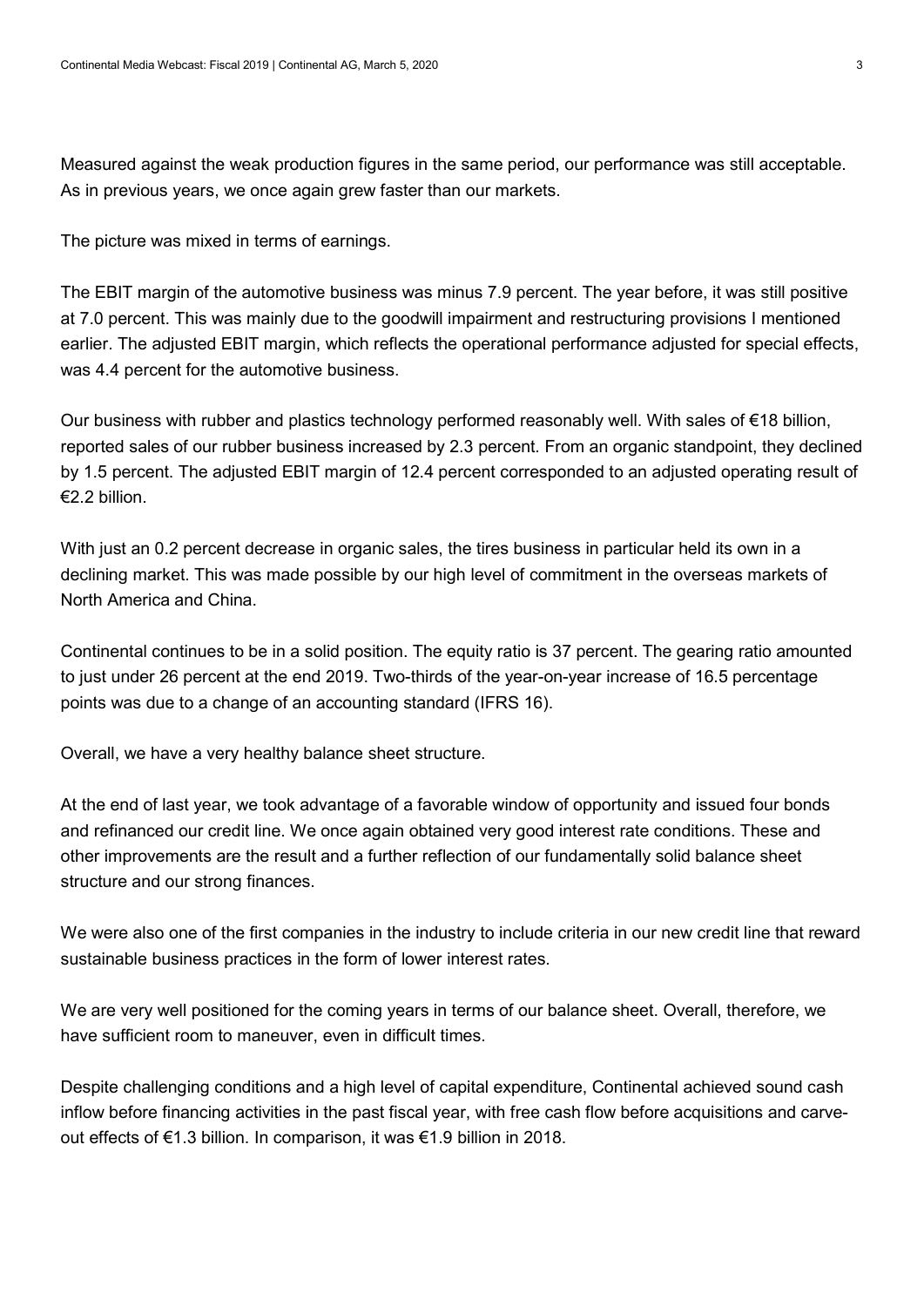On this basis and in view of our healthy balance sheet structure, the Executive Board is proposing a dividend of €4.00 per share for fiscal 2019. We are therefore still at a competitive level, after €4.75 in the prior year.

Despite the negative net income, we will show our appreciation for the hard work of our highly motivated, global Continental team with a special payment. We are currently holding talks with the employee representatives in this regard and will let you know the outcome in due course.

Moving on to our outlook, the current quarter has got off to a subdued start, as expected, due to continuing market uncertainty. This is now compounded by upheaval in light of the coronavirus epidemic.

As things stand, global production of passenger cars and light commercial vehicles will decline in 2020. We expect a decrease of between 2 and 5 percent year-on-year.

These estimates already take into account the impact of the coronavirus, as for as can be determined to date. In the Chinese market, we expect the number of passenger cars built to decline by more than 30 percent year-on-year in the first quarter. The current market forecast does not, however, include possible continuing and future disruptions to production, the supply chain and demand caused by the virus. Such disruptions cannot be gauged at the present time.

All in all, the economic environment will thus remain challenging in 2020.

On the basis of our assumptions about trends in the industries and markets that are relevant for us, we anticipate consolidated sales for 2020 of between €42.5 and €44.5 billion and an adjusted EBIT margin of between 5.5 and 6.5 percent.

In the new Automotive Technologies group sector together with the former Powertrain division, we currently expect sales of around €25.5 to €26.5 billion. The adjusted EBIT margin is expected to be around 3 to 4 percent.

In the Rubber Technologies sector, that is, our tires and ContiTech business, sales are expected to be around €17 to €18 billion. We anticipate the adjusted EBIT margin to be in range of around 10 to 11 percent.

And on that note, I will now hand over to Elmar Degenhart.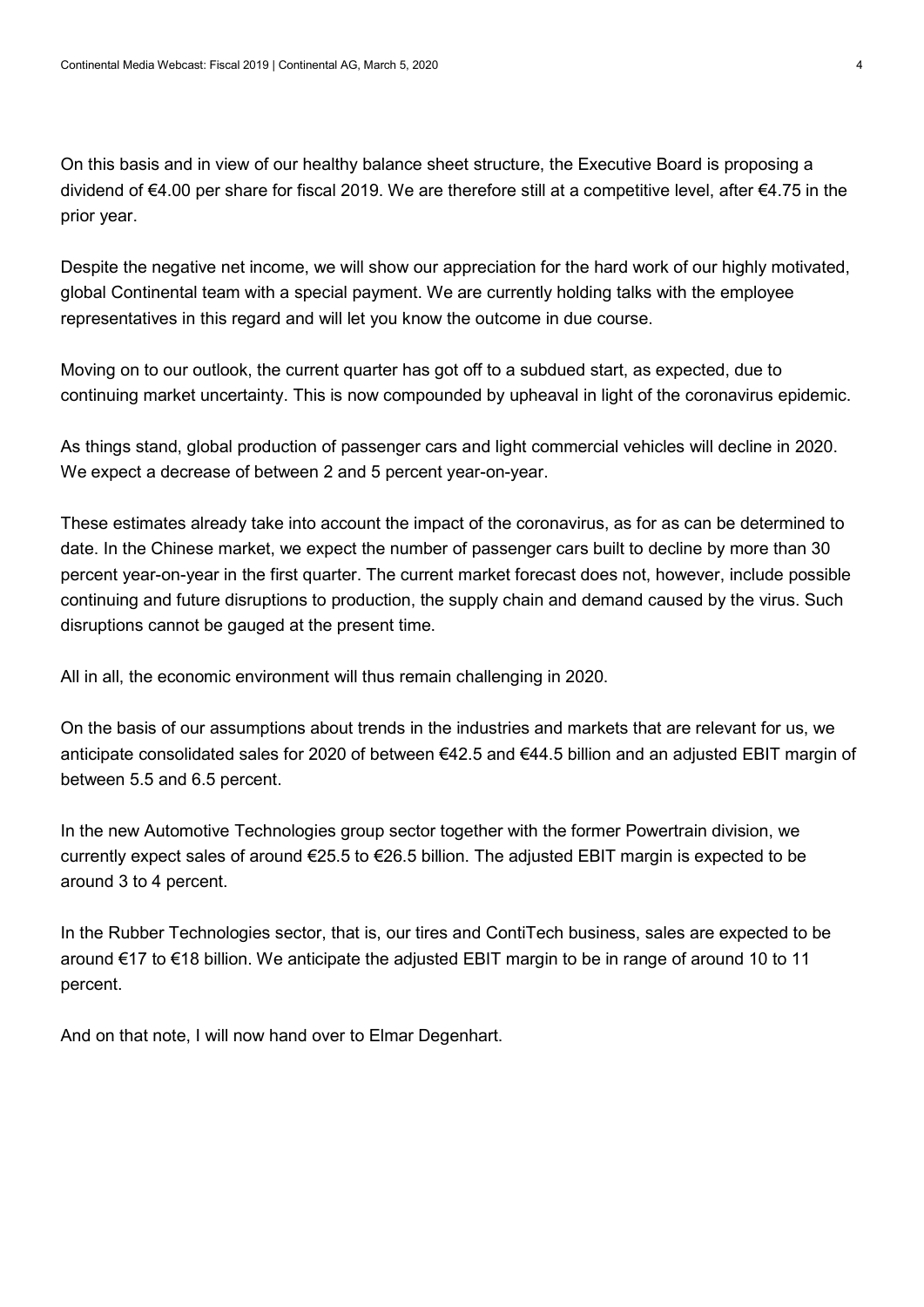## Dr. Elmar Degenhart, CEO:

Ladies and gentlemen,

As you just heard: in operational terms, we performed reasonably well last year, but we quite obviously were not satisfied with fiscal 2019 on the whole.

The entire automotive industry is experiencing a clear downturn.

The absolute decrease in production of passenger cars and light commercial vehicles has in the meantime reached the level seen in the crisis years of 2008/2009.

To top it off, there are trade conflicts that remain unresolved, drastically more stringent emission regulations in Europe, business processes and products that are changing rapidly due to digitalization, and, most recently, the market slump in China caused by the coronavirus epidemic.

A major market crisis in times of a revolutionary transformation in technology: the global automotive industry is currently weathering one of the worst storms it has faced, and the resulting effects will continue to be felt by us all for a long time to come.

All necessary adjustments are now being made in parallel: structures are being modified, capacities are being reduced, production is being scaled back or stopped, and costs are being cut. At the same time, we are working to realign our portfolio, expand the training of our workforce, and accelerate our transition to new and profitable growth technologies.

The current transformation alone affects everything that makes up our business, from products and processes to business models and structures. It poses major challenges.

But above all, we see huge opportunities for Continental!

Because, from a position of strength, we are shaping and expediting this transformation. We are the transformation.

That is why we positioned ourselves well early on, both technologically and in terms of our balance sheet. We are now much better prepared to weather the storm than we were years ago. We are highly motivated and have a clear plan for our future success.

A significant part of this plan consists of our profitable growth areas, which we are continuing to strengthen and on which we are concentrating our efforts fully. The first is assisted, automated and networked driving. Second, we are implementing new vehicle architectures and vehicle connectivity with the help of new, high-performance computers. The third area is software and data. For this, we are making our products intelligent – regardless of whether they are made of plastic, rubber or mechanics. As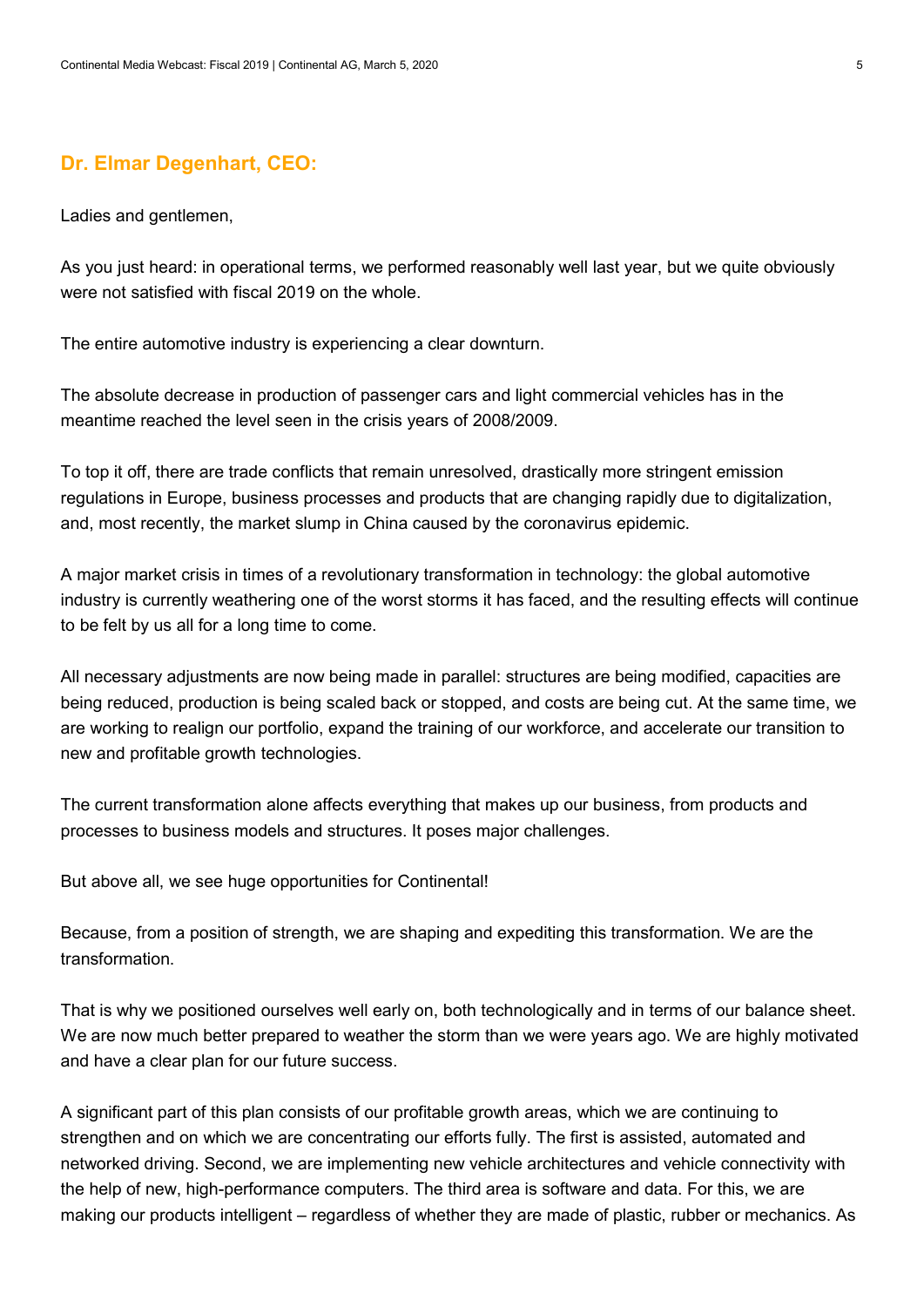a data source, these products are giving rise to new services for mobility customers. Finally, the fourth area is our growing business with industrial and end customers.

In the race for the healthy ecosystem of future mobility, we are asserting our leading position with our extensive product range and expanding that position even further. All of us in the worldwide Continental team are convinced of this. Our openness to change is exceptionally high. Our team is extremely motivated. We can sense this, and it has also been confirmed by recent internal surveys. We have done our homework and are paving the way for our success with our transformation.

Our advantage right now is that we have a very solid balance sheet – which is very different to the situation we faced after the financial crisis in 2009. That is why we are continuing to invest substantially in the technologies of the future. In 2019 alone, we spent around €6.7 billion on research and development as well as property, plant and equipment, and software.

We have thoroughly prepared our organization for our future concept for success: organizationally, in the form of our realignment. This will enable us to operate on a more decentralized basis in the future. We will thus register changes in our environment earlier and be able to respond to them much faster and more flexibly.

We have prepared our corporate culture to embrace change. We initiated this process years ago and are now benefiting from this head start. Our values promote cooperation in times of transformation. Today, our passion to win is exceptionally strong. To use a football analogy, we are in the locker room, fully focused on the game and raring to go.

Structurally, we are countering the sustained downturn in the automotive markets with our Transformation 2019–2029 program. Our goal is to increase productivity and ensure competitiveness in the long term.

We are taking all necessary measures with a sense of responsibility and foresight. We will support our employees to the best of our ability, for example by expanding our company's internal job market and with the help of our global training initiative. We are increasing the employability of our individual employees with customized programs. With our own educational institute, we are specifically addressing the needs of semi- and unskilled employees in Germany.

Since our structural program was announced in September 2019, the economic environment has deteriorated further. The spread of the coronavirus at present has also exacerbated the current situation. We are already seeing this on the stock markets as the economic climate has become infected by the virus. Uncertainty is growing.

We are monitoring this development and its consequences carefully. In addition to the ongoing structural program, we are also looking into how we can effectively respond to the weakening overall situation and its impact in the medium term. Above all, we are at present pursuing two goals that are crucial for our success: continuously rising productivity and our sustainable competitiveness.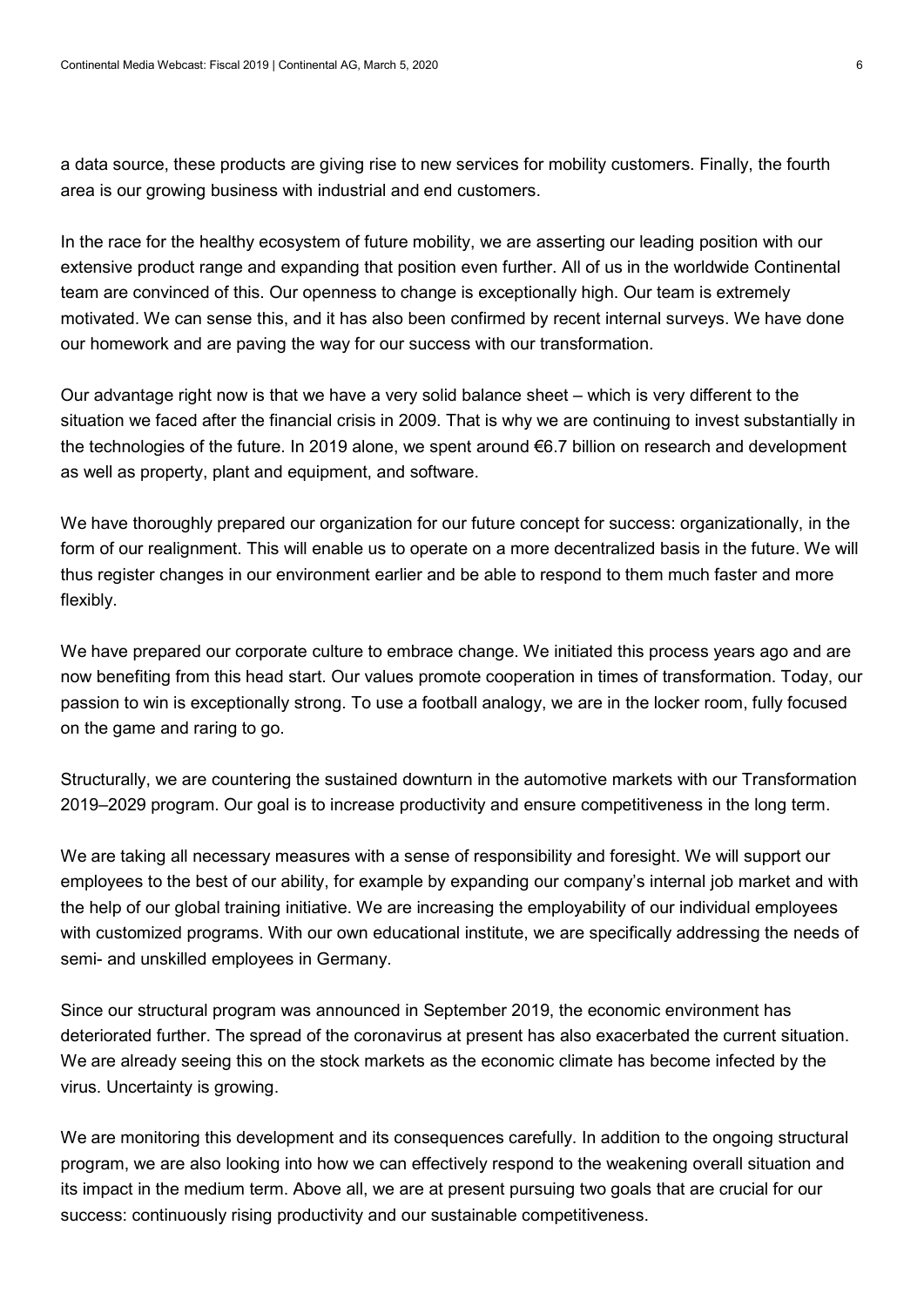As matters currently stand, we expect to have initial findings from this process in May 2020 and will provide further information in due course.

As you can see, we're just getting started. We are reducing costs and increasing our efficiency. We are creating flexible structures and processes. We are increasing the employability of our individual employees and we are concentrating fully on fast-growing, forward-looking technologies while further accelerating their development.

Let me give you a few examples.

One of the most important areas of focus, and for us the most promising, is the combination of electronics, software and sensors. All three are decisive for the mobility of the future. We currently generate 70 percent of our sales in the automotive business with these. Soon, this figure will be 80 percent.

With new functions, the amount of software in the vehicle will rise tenfold in the next 10 years. We will benefit from this software boom, because Continental has over 51,000 engineers working on new trends and technologies, of whom already more than 20,000 are software and IT experts. They are developing the high-performance computers I mentioned for the vehicles of the future, enabling a high degree of connectivity. This makes it possible to install new functions as well as safety updates, which are downloaded via a wireless connection.

Our new vehicle computers are reducing complexity. And they are raising driving ease to new levels. New all-electric vehicles for large-scale production are benefiting from this, for example. We are doing pioneering work here, which is putting us at the forefront when it comes to software expertise for connected cars.

Our high-performance software, sensors and electronics are at the heart of assisted and automated driving. With sales of €2 billion in 2019, we are a leader in this field. We continue to achieve strong growth with these safety technologies. Last year alone, order intake in this area amounted to nearly €4 billion. From a technical standpoint, we are currently one of the few providers worldwide capable of supplying systems that enable highly automated driving on freeways. As you can see, we are shaping the future!

The same goes for our tires. Thanks to their especially low rolling resistance, for example, our tires for hybrid and electric cars offer increased range while also ensuring longer tire life. Our Taraxagum technology, with its rubber derived from the dandelion plant, also provides a future alternative to rubber from tropical trees.

We are even reinventing the tire for greater energy efficiency, and we are making it more intelligent with sensors and software. In the future, tires from Continental will collect data and provide the driver with reliable information not only on the temperature and tire pressure, but also on the depth of the tire tread. Damage will be detected at an early stage to prevent accidents. In doing so, we are boosting safety and tire life, thus minimizing unnecessary downtimes.